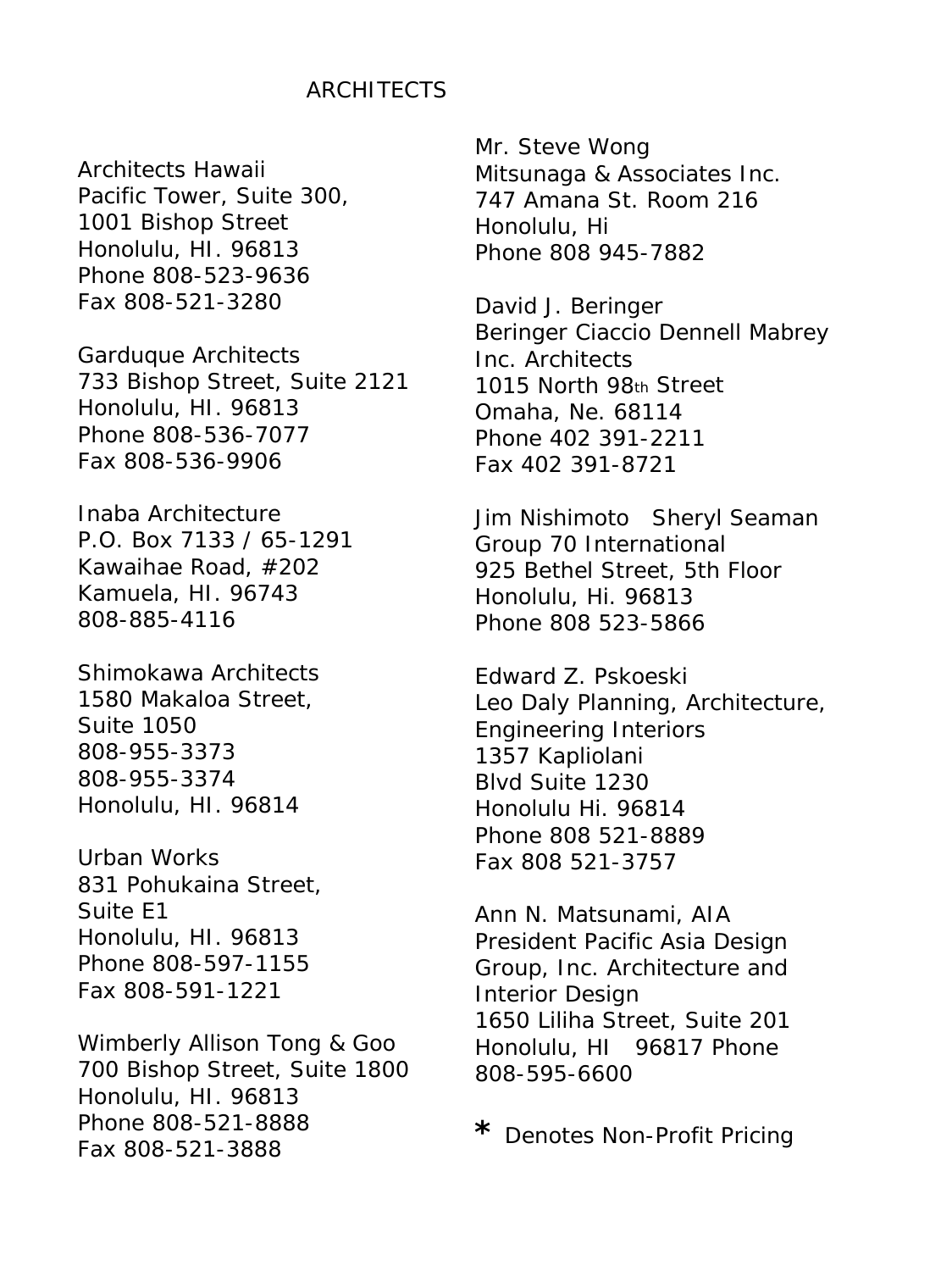Lively Architects Tel 808 523-0707 Cell 808 226-0707 Fax 808 531-0437

Mason Architects 119 Merchant Street Suite 501 Honolulu, Hi. 96813 Phone 808 536-0556 Fax 808 526-0577

LANDSCAPE ARCHITECTS

Walters Kimura Motoda 1148 Third Avenue Honolulu, HI. 96816 Phone 808 739-5591 Fax 808 739-5595

Belt Collins 2153 North King St. Honolulu, HI. 96819 Phone 808 521-5361 Fax 808 942-0242

Maxwell Design Group 267o Wai Wai Place Kihei, Maui, Hi. 96753 Phone 808 891-0629 Fax 808 891-1869

Chris Hart & Partners 115 N. Market Street Wailuku, Maui, HI. 96793 Phone 808 242-1955 Fax 808 242-1956

RIM Architects 851 Fort Street, Suite 200 Honolulu, HI. 96813 Phone 808 550-0844 Fax 808 585-9445

ACOUSTICAL, AUDIOVISUAL CONSULTANTS Rosen Goldberg Der & Lewitz 1100 Larkspur Landing Circle #375 Larkspur, CA. 94939 Phone 415 464-0150 Fax 415 464-0155

PLANNERS Chris Hart & Partners 115 N. Market Street Wailuku, Maui, HI. 96793 Phone 808 242-1955 Fax 808 242-1956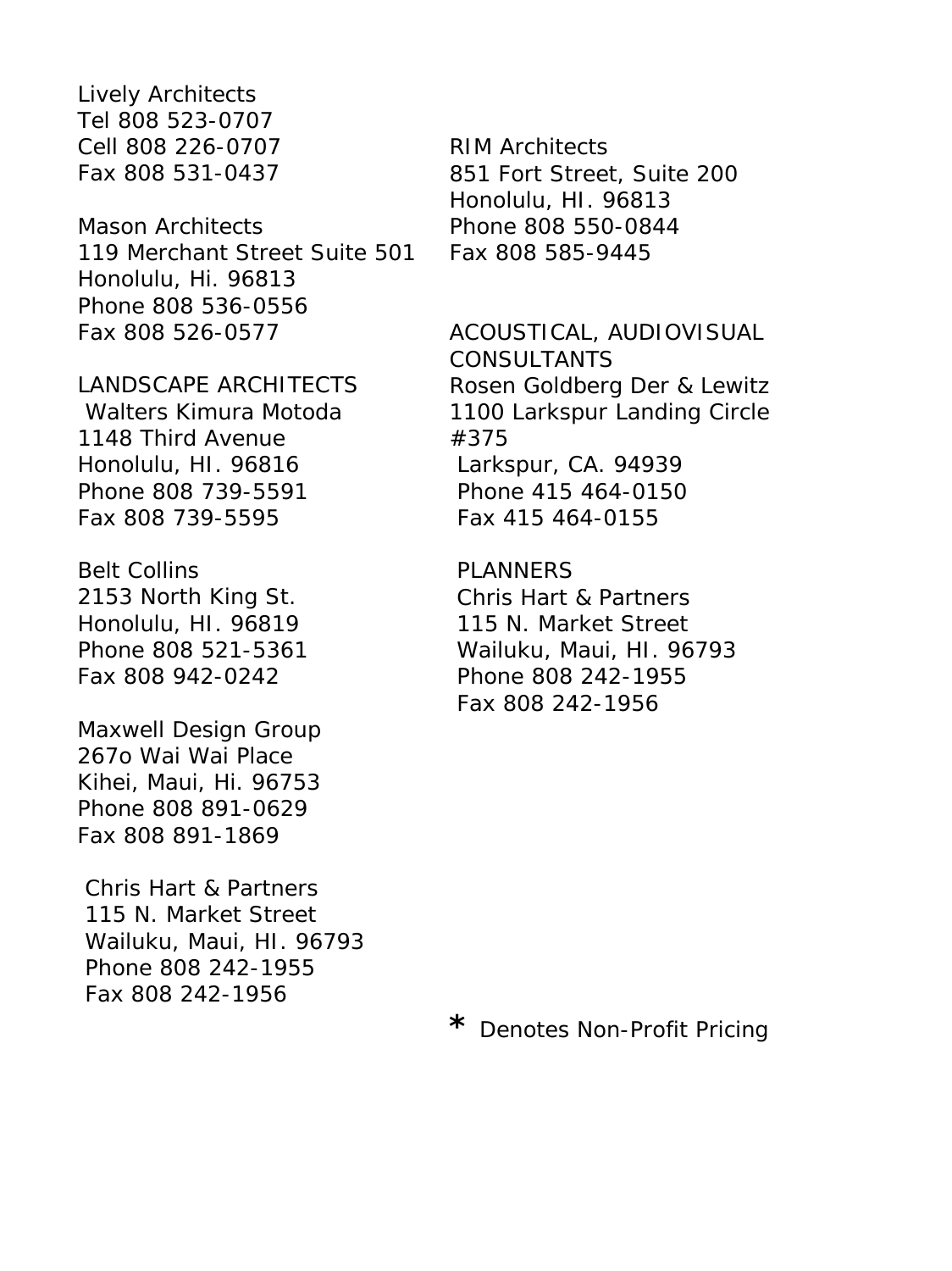# CONSULTANTS

#### ADA

Accessibility Planning & Consulting, Inc. 1164 Bishop Street, Suite #1202 Honolulu, HI. 96813 Phone 808-545-1141 Fax 808-531-7737

Commissions on Persons w/Disabilities Department of Health, 919 Ala Moana Blvd. Honolulu, HI. 96814

#### MECHANICAL ENGINEERS

Beall & Associates, Inc. 1440 Kapliolani Blvd., Ste 920 Honolulu, HI. 96814 Phone 808-946-5585 Fax 808-942-0242

Miyashiro and Associates, Inc. 850 Richards Street, Penthouse Honolulu, HI. 96813 Phone 808-536-8317 Fax 808-536-8768

#### CONSULTING ENGINEERS

Belt Collins 2153 North King St. Honolulu, HI. 96819 Phone 808-521-5361 Fax 808-942-0242

Dean Alcon & Associates 808-842-0300 808-847-0444 905 Umi Street, #109 Honolulu, HI. 96819

Rezachek & Associates 710 Lunalili St. Suite 1107 Honolulu, HI. 96813 Phone 808 524-1954 Fax 808 524-1954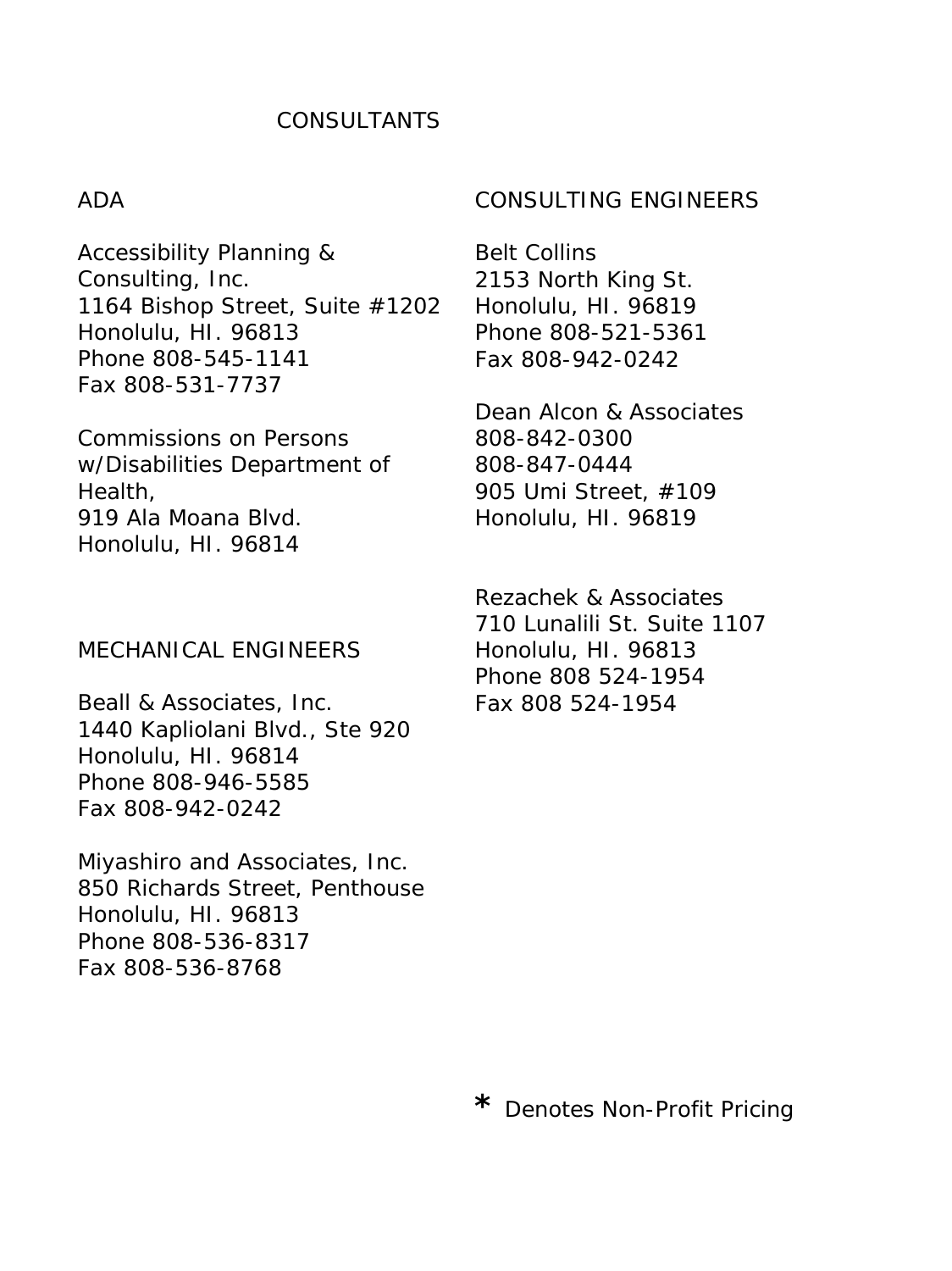# CONSTRUCTION ESTIMATING

Cumming, LLC 10720 Thornmint Road, Suite D San Diego, CA. 92127 Phone 858-485-6765 Fax 858-673-9263

# ELECTRICAL ENGINEERS

Electech 1100 Ward Avenue, Suite 750 Honolulu, HI. 96814 Phone 808-522-1866 Fax 808-521-4819

FOOD SERVICE EQUIPMENT **DESIGNERS** 

George Matsutmoto & Associates 677 Ala Moana Blvd., Suite 708 Honolulu, HI. 96813 Phone 808-536-6175 Fax 808-545-2856

LIGHTING CONSULTANT/ **DESIGNERS** 

Horten Lees Brogden Lighting Design 300 Brannan Street, Suite 212 San Francisco, CA. 94107 Phone 415-348-8273 Fax 415-348-8298

# CONSTRUCTION MANAGEMENT

G&E Construction Mgt Services **\*** 80 Sand Island Road Honolulu, Hi. 96819 Phone 808 832-0555 Fax 808 848-1694

# STRUCTURAL ENGINEERS

Martin & Chock, Inc. 1132 Bishop Street, Suite 1550 Honolulu, HI. 96813 Phone 808-521-4513 Fax 808-531-4508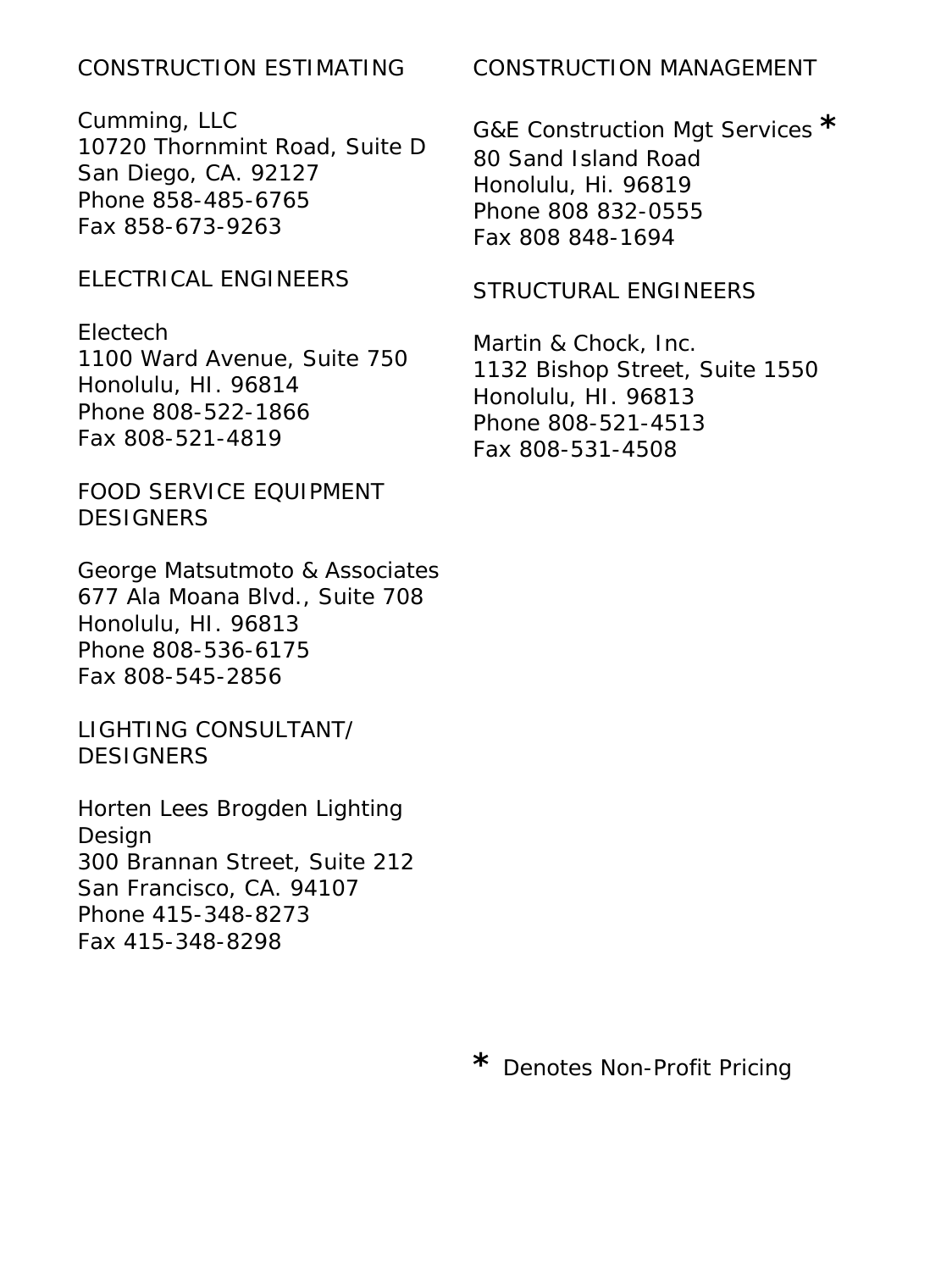### CONTRACTORS

### GENERAL CONTRACTORS

Albert C. Kobayashi, Inc. Gentry Business Park, 94-353 Ukee Street Waipahu, HI. 96797 Phone 808-671-6460 Fax 808-676-5832

Allied Builders System 1717 Akahi Street, 3rd Floor Honolulu, HI. 96819 Phone 808-847-3763 Fax 808-842-3905

Darcey Builders, Inc. 501 Sumner Street, Suite 605 Honolulu, HI. 96817 Phone 808-524-2903 Fax 808-533-0497

Dave Foster Builders 2290 Alahao Place #400 Honolulu, HI. 96819 Phone 808-848-2101 Fax 808 848-0868

Telos Construction 2909 Waialae Ave MB 01 Honolulu, HI 96826 808-545-3110 808-356-0802

Dick Pacific Construction 707 Richards Street, #400 Honolulu, HI. 96813 Phone 808-533-5000 Fax 808-533-5152

Hawaiian Dredging Construction Company 614 Kapahulu Ave. Honolulu, HI. 96815 Phone 808-735-3211 Fax 808-735-3280

M. Okamura Contractor, Inc. 1942-A Metcalf Street Honolulu, HI. 96822 Phone 808-949-8492 Fax 808-941-0977

Robert M. Kaya Builders, Inc. 525 Kokea Street, Bldg. B-3 Honolulu, HI. 96817 Phone 808-845-6477 Fax 808-845-6471

Summit Construction 98-055 Kamehameha Hwy. Aiea, HI. 96701 Phone 808-531-5914 Fax 808-536-8655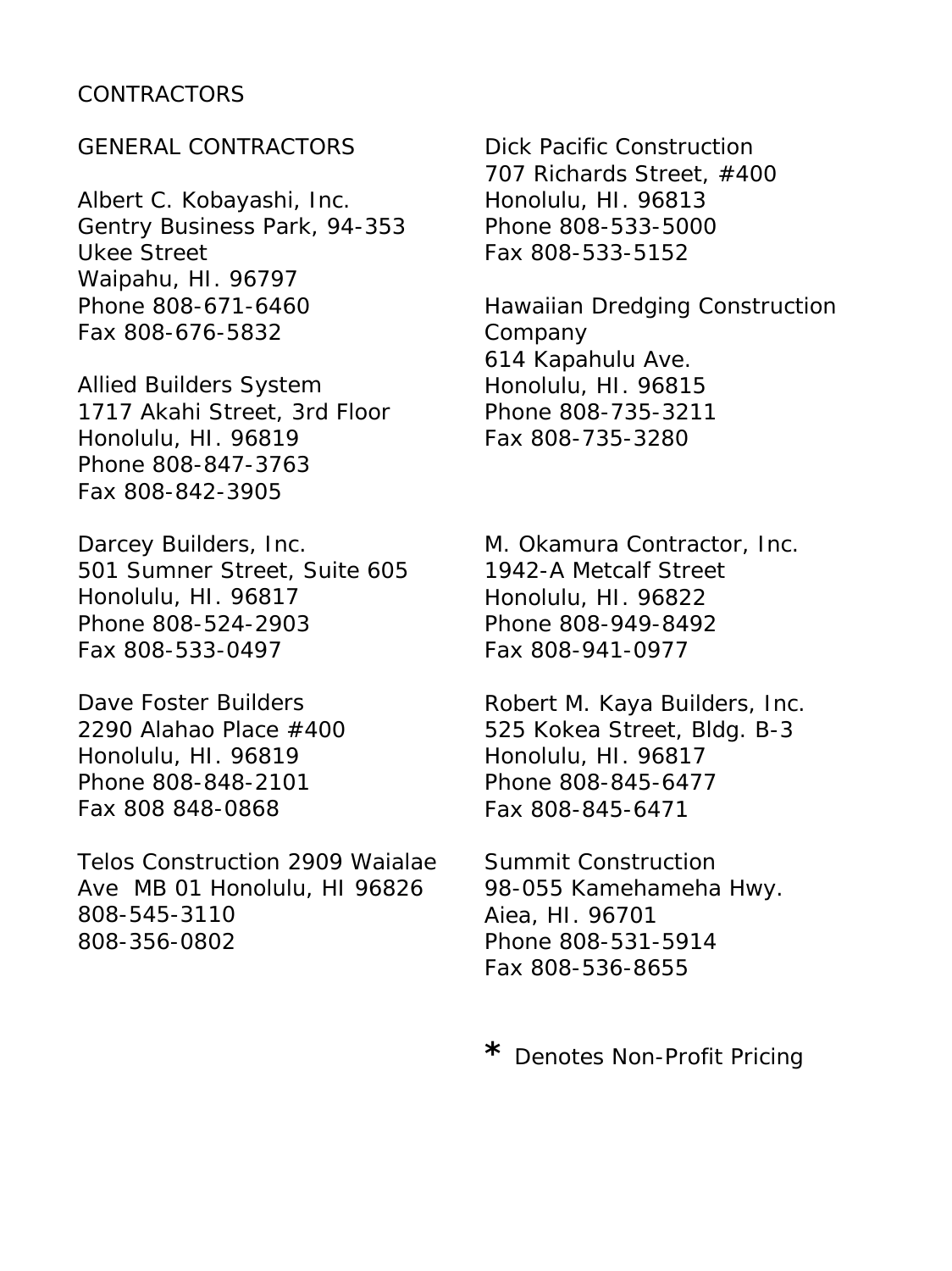## ELECTRICAL CONTRACTORS

A-1 A-Lectrician, Inc. 2849 Kaihikapu Street Honolulu, HI. 96819 Phone 808-839-2771 Fax 808-833-3536

Electrician's Inc. 808-839-2242 808-839-1344 2875 Paa Street Honolulu, HI. 96819

Pac Electric Company, Inc. 3375 Koapaka Street, Suite F281 Honolulu, HI. 96819 Phone 808-839-8099 Fax 808-839-5798

### LIGHTING

ELA Lighting 17891 Arenth Avenue City of Industry, CA. 91748 Phone 626-965-0821 Fax 625-965-9494

Coronet Lighting 16210 S. Avalon Blvd. Gardena, CA. 90247 Phone 310-327-6700 Fax 310-532-8092

Hallmark Lighting 963 De Soto Avenue Chatsworth, CA. 91311 Phone 818-885-5010 Fax 818-885-5013

#### MECHANICAL CONTRACTORS

Alaka'I Mechanical Corporation 2655 Waiwai Loop Honolulu, HI. 96819 Phone 808-834-1085 Fax 808-834-3400

American Mechanical & Service Corp. (AMSCO) (Kitchen Eqp.) 341 Kawehana Street Honolulu, HI. 96818 Phone 808-423-9631 Fax 808-422-1020

Continental Mechanical of the Pacific 2146 Puuhale Place Honolulu, HI. 96819 Phone 808-845-5936 Fax 808-846-4249

Dorvin D. Leis Co., Inc. 202 Lalo Place Kahului, HI. 96732 Phone 808-841-2112 Fax 808-847-1991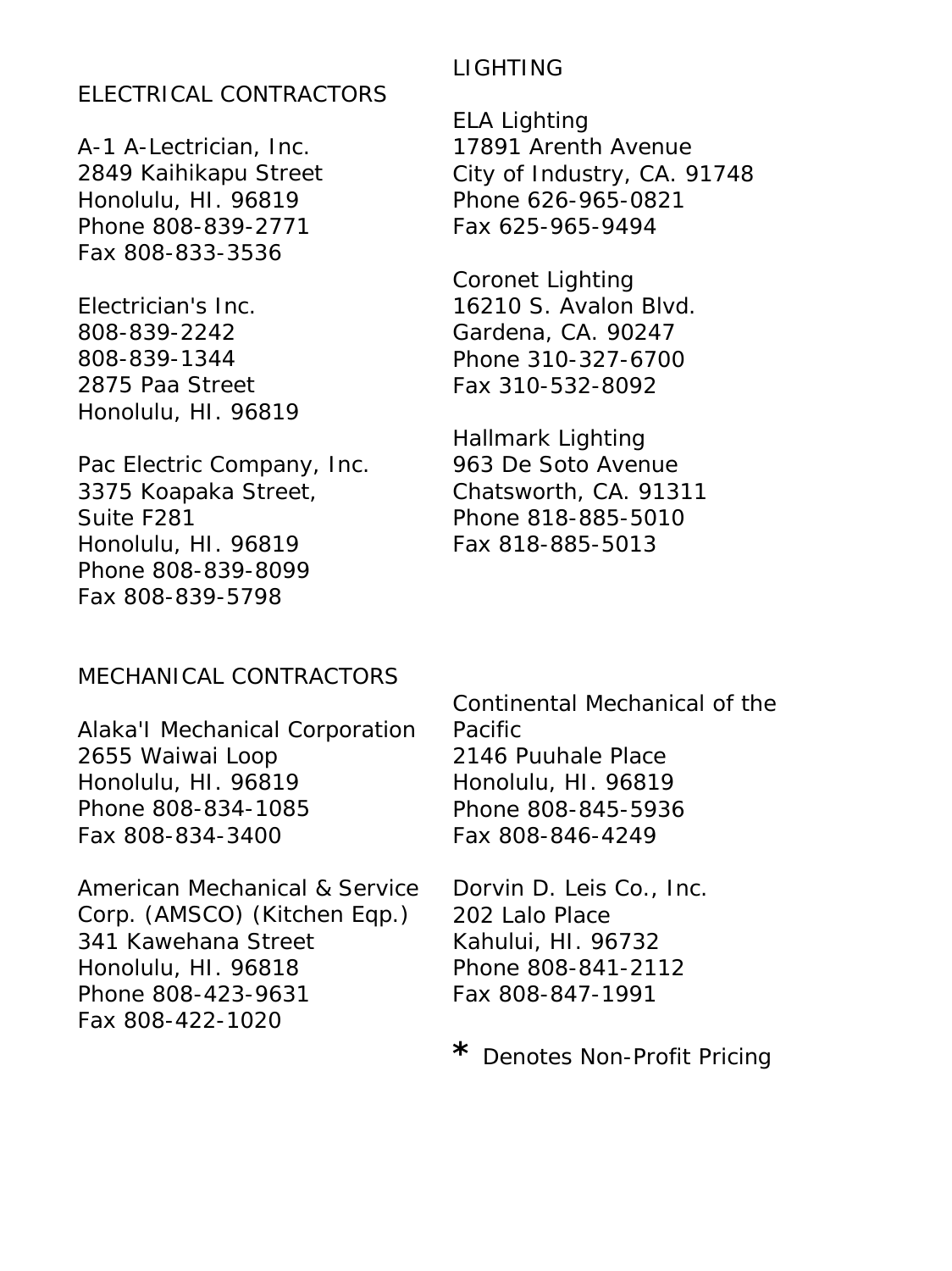# PAINTING CONTRACTORS

JD Painting and Decorating, Inc.212 Mohonua Pl. #C6 Honolulu, HI. 96819 Phone 808-841-7100 Fax 808-842-4176

Oahu Painting and Decorating Inc. 94-404 Uke'e Street, Bay A Waipahu, HI. 96797 Phone 808-671-3773 Fax 808-671-7892

Zelinsky & Sons 808-682-1321 808-682-1535 91-310 Komohana Street Kapolei, HI. 96707

WE Painting, Inc. 94-416 Ukee Street, Suite 201 Waipahu, HI. 96797 Phone 808-671-6785 Fax 808-676-3064

FLOORING CONTRACTORS Alii Flooring 99-1016 Iwaena Street Aiea, HI. 96701 Phone 808-487-5535 Fax 808-486-8840

Fischer Tile & Marble Hawaii LLC 700 Richards St. Suite 1504 Honolulu, HI. 96815 Phone 808-537-9916 Fax 808-524-1318

Island Flooring 500 Ala Kawa Street, Suite 109 Honolulu, HI. 96817 Phone 808-847-6577 Fax 808-847-6570

Classic Tile Corporation P.O. Box 30568 Honolulu, HI. 96819 Phone 808-841-6893 Fax 808-841-8332

Medallion Flooring 645 Ahua St. Honolulu, Hi. 96819 Phone 808 836-3585 Fax 808 834-4722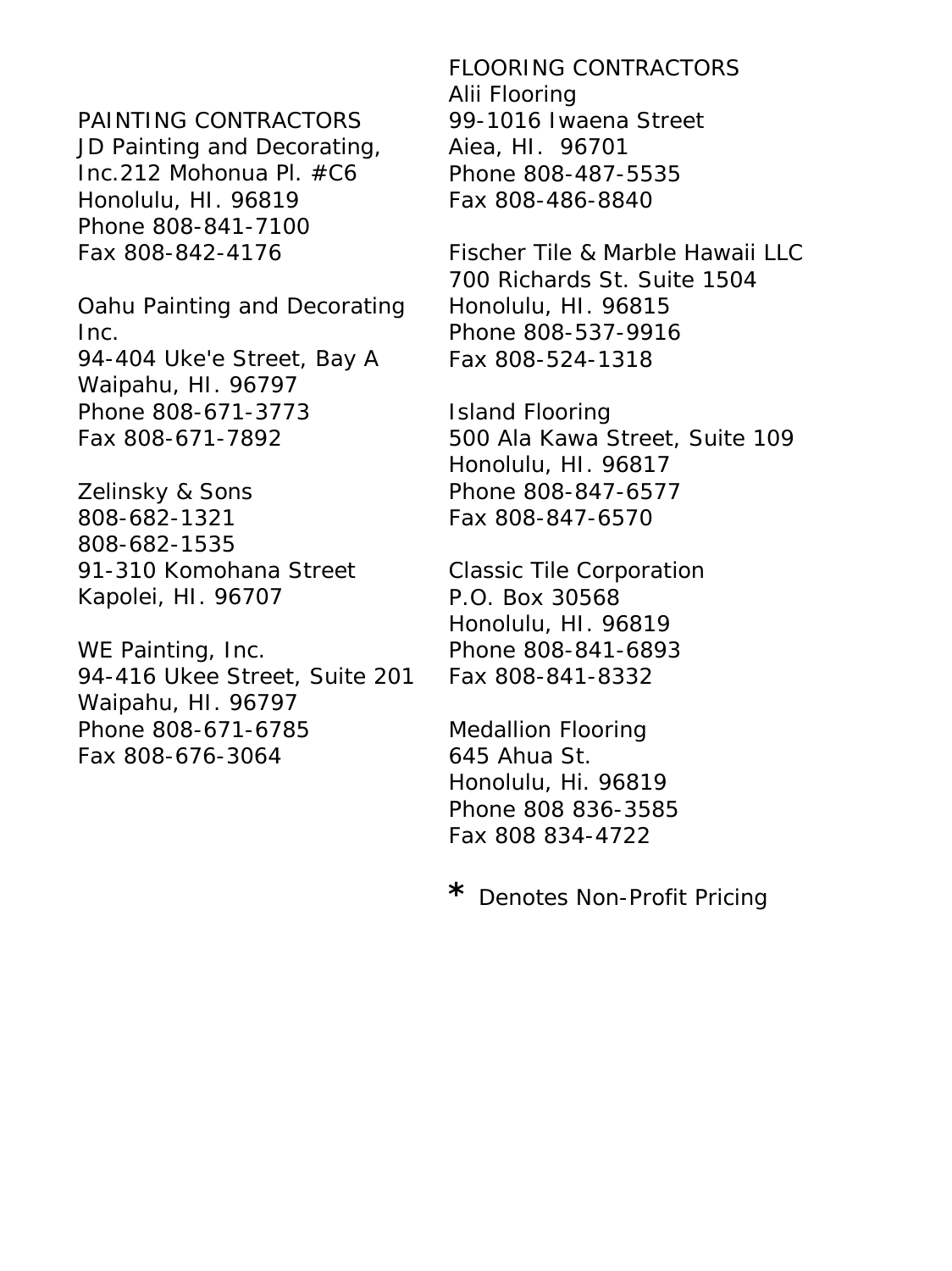FLOORING PRODUCTS American Olean 1088 Bishop Street, Suite 2207 Honolulu, HI. 96813 Phone 888-638-3161

Architectural Surfaces 560 N. Nimitz Hwy, #217E Honolulu, HI. 96817 Phone 808-523-7866 Fax 808-523-8199

Daltile 590 Paiea Street Honolulu, HI. 96819 Phone 808-836-3700 Fax 808-836-3603

Denny Moore 95-715 Maiaku St. Mililani, HI. 96789 Phone 808-832-9246 Cell 271-4682

Durkan Hospitality PO Box 1006 Dalton, GA. 30722 Phone 808-392-2563 Fax 808-456-3534

Evergreen by Debra, LLC 47-388 Kamehameha Hwy Kaneohe, HI. 96744-4736 Phone 808-239-6599 Fax 808-239-8556

Lees Carpet P.O. Box 894180 Mililani, HI. 96789 Phone 808-625-2945 Fax 808-625-2919

Leggett & Platt PO Box 198747 Atlanta, GA. 30384-8747 Phone 770-459-1800

Marblehaus Hawaii 2933 Koapaka Street Honolulu, HI. 96819 Phone 808-836-3449 Fax 808-836-3662

Milliken Carpet 5309 Eileen Drive San Jose, CA. 95129 Phone 408-873-8091 Fax 408-873-8044

InterfaceFLOR **\*** 96-210 Waiawa Road, Apt. #112 Pearl City, HI 96782 Phone 808.782.2214 Fax 808.735.2090

Sunset Tile & Stone 2819 Mokumoa St. Honolulu, Hi. 96819 Phone 808 838-7866 Fax 808 836-7866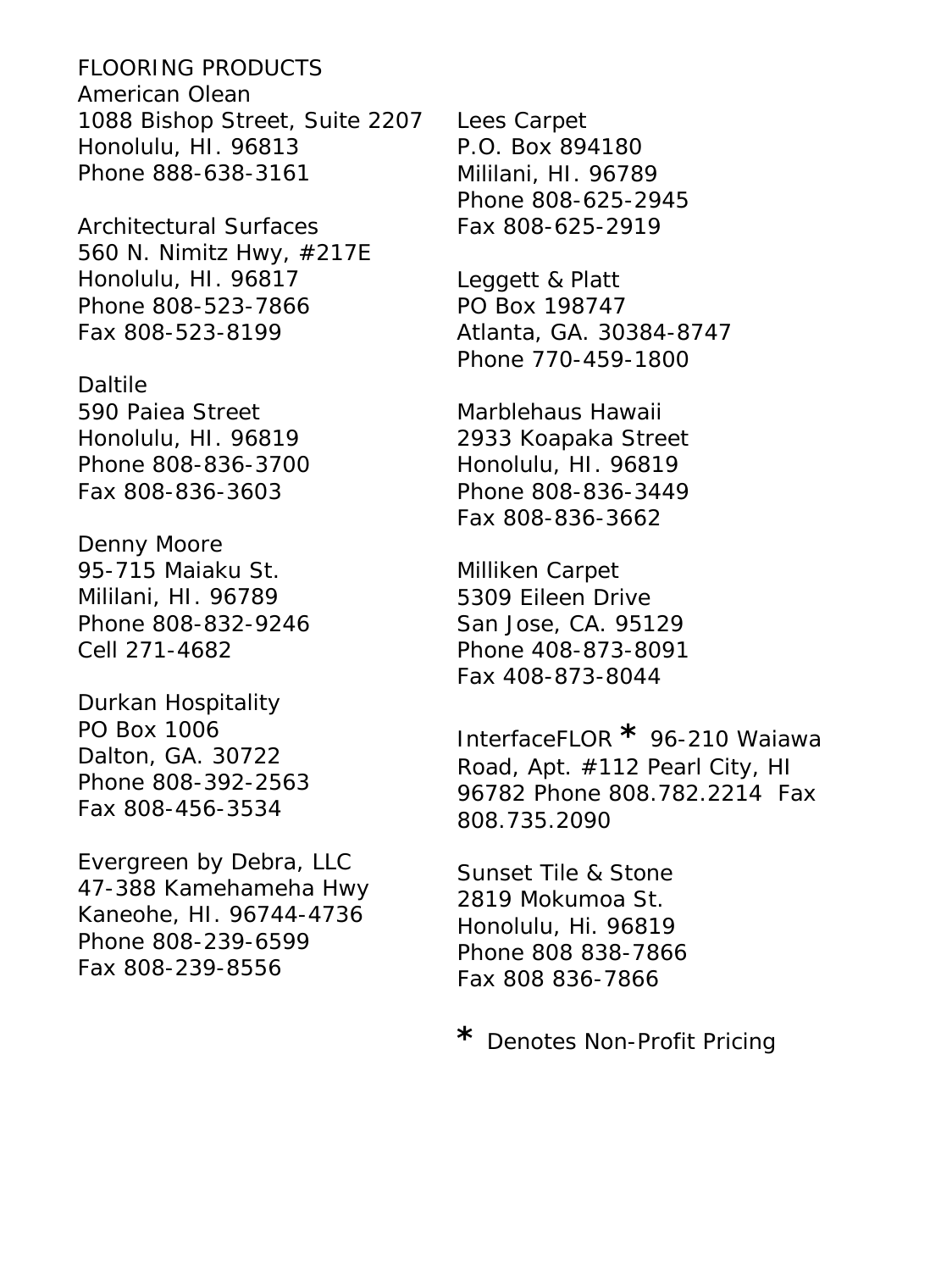# LOCKS AND DOORS AND **HARDWARE**

Island Pacific Distribution 240-A Puuhale Road Honolulu, HI., 96819-2262 Phone 808-955-1126 Fax 808-946-6480

JBL Hawaii, Ltd. 905 Kokea Street Honolulu, HI, 96817 Phone 808-847-4021 Fax 808-845-9638

EMERGENCY RESPONSES **SERVICES** 

Enpro OneCall 151 Hekili St. Kailua, Hi. 96734 Phone 808 262-0909 Fax 808 262-4449

## ROOF INSTALLERS

Torys Roofing and WaterProofing 96-1382 Waihona St. Pearl City, Hi. 96782 Phone 808 456-5990 Fax 808 455-1994

Victor's Roofing 2333 Alahao Place, Unit 2D Honolulu, HI. 96819 Phone 808-845-2267 Fax 808-845-1310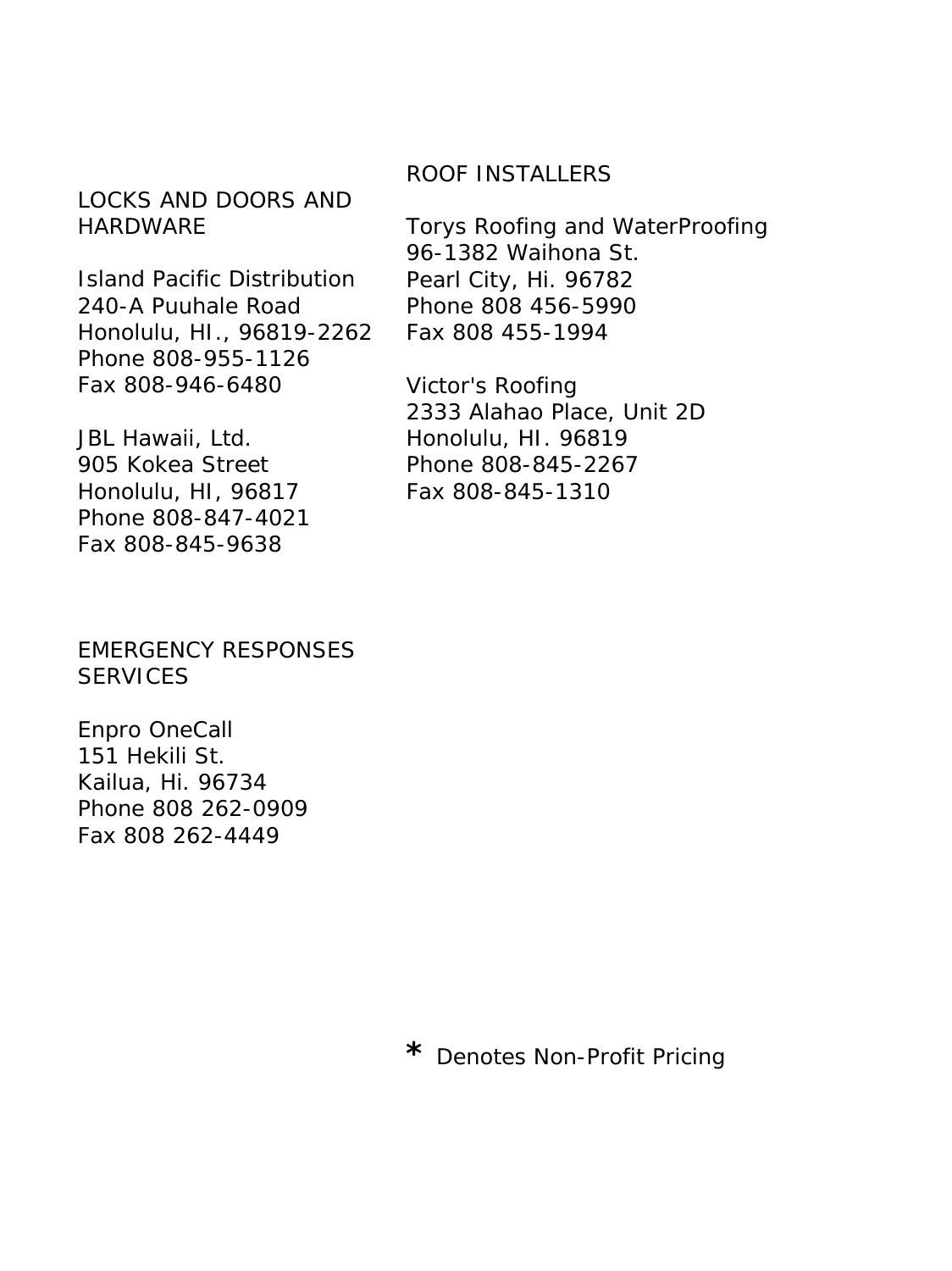# SOUND SYSTEMS

Audissey 941-B Pohukaina Street Honolulu, HI. 96813 Phone 808-591-2791 Fax 808-591-9497